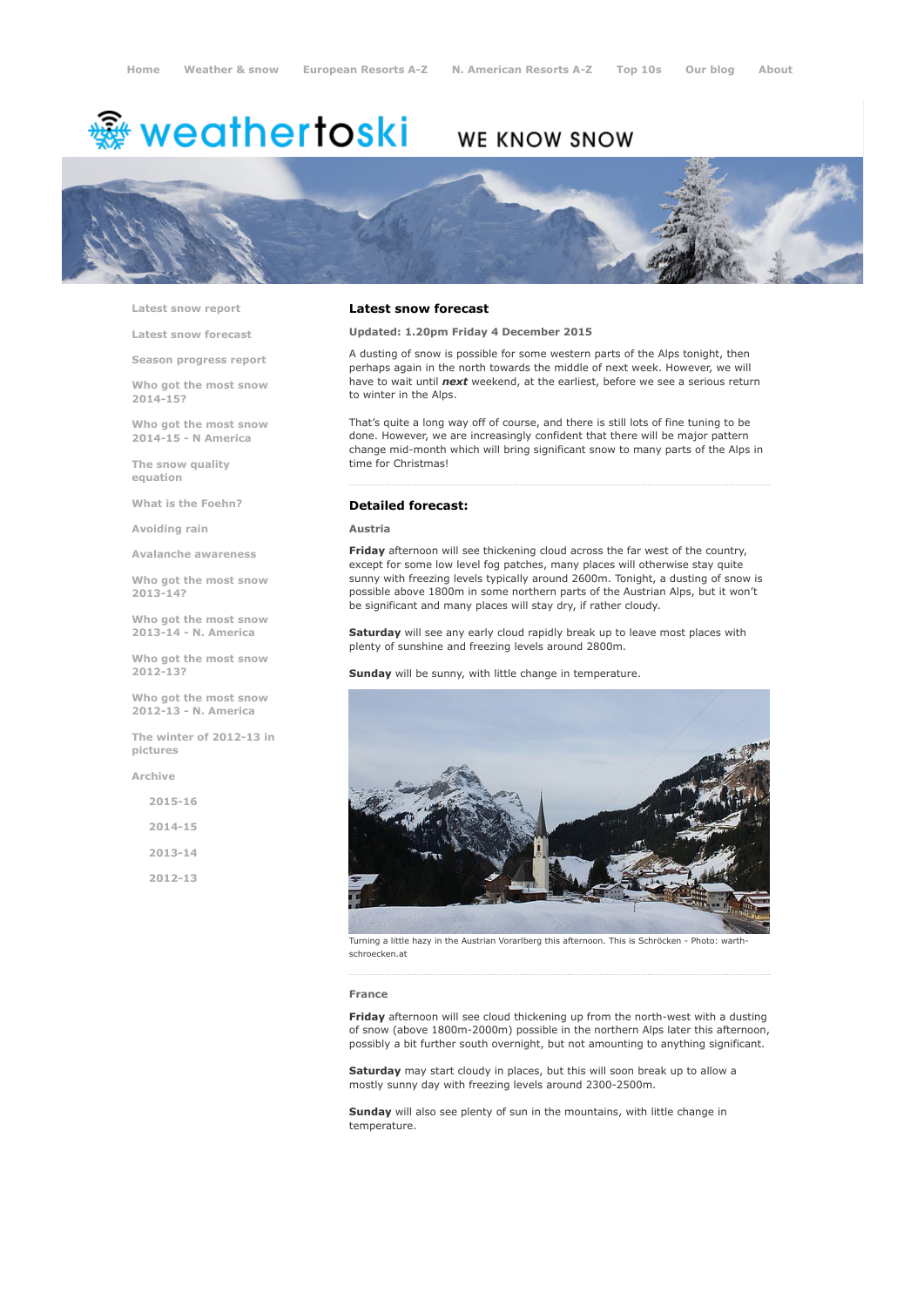

E: [info@weathertoski.co.uk](mailto:fraser@weathertoski.co.uk)

T: +44 (0)20 3151 3154



High cloud thickening in Méribel ahead of a weak weather front - Photo: merinet.com

#### Italy

Friday afternoon will be dry with plenty of sunshine across most Italian resorts, though there is some high cloud in the west that will thicken up further later in the day. A few light showers are possible close to the French and western Swiss border regions tonight (dusting of snow above 1800m), but most places will stay dry.

Saturday and Sunday will be dry with plenty of sunshine, and freezing levels around 2400-2700m.



Mostly sunny today on the southern side of the Alps. This is the Ortler mountain in the Sudtirol Photo: foto-webcam.eu

#### Switzerland

Friday afternoon will see some sunshine hang on in the south-east. Otherwise, cloud will continue to thicken with a little light rain in the north and west later, continuing for a time this evening, with a dusting of snow above 1800m.

Saturday will see any early cloud break up, with plenty of sunshine in store for the mountains. It will be relatively mild with freezing levels around 2300-2500m.

It will remain mostly sunny and quite mild on Sunday.



Cloud this afternoon in Villars, with a few showers likely later - Photo: villars.ch

## Outlook:

With high pressure still in control for most of next week it will again be mostly dry with plenty of sunshine. However, a little rain (snow 1800m) is possible across some northern fringes of the Alps next week, with a more marked change in the weather pattern likely to begin next weekend.

As mentioned earlier, it is too early go into any details, but there is increasing